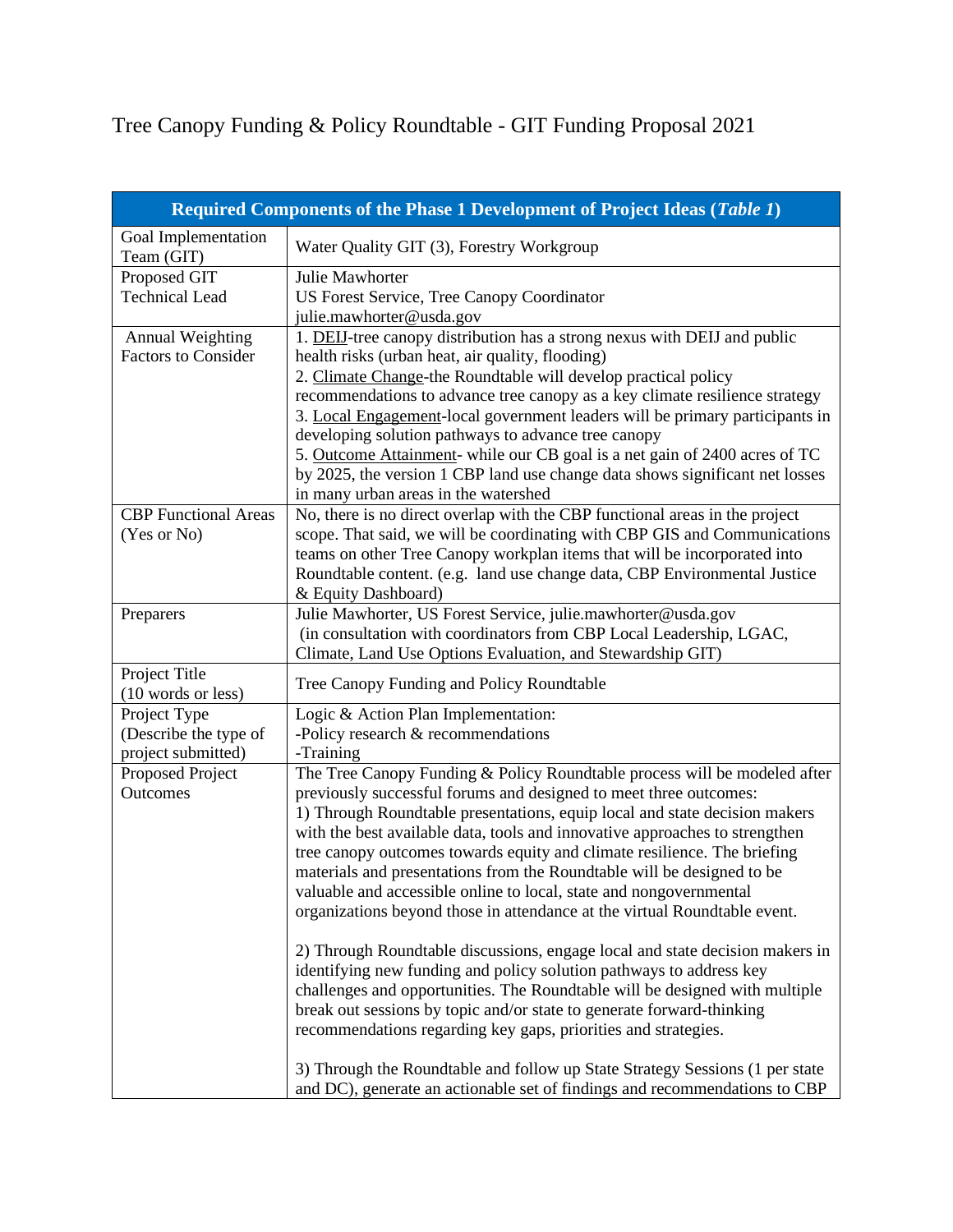|                                              | leadership and an initial set of state-specific strategies to be pursued in the<br>next two years.                                                                                                                                                                                                                                                                                                                                                                                                                                                                                                                                                                                                                                                                                                                                                                                                                                                                                             |
|----------------------------------------------|------------------------------------------------------------------------------------------------------------------------------------------------------------------------------------------------------------------------------------------------------------------------------------------------------------------------------------------------------------------------------------------------------------------------------------------------------------------------------------------------------------------------------------------------------------------------------------------------------------------------------------------------------------------------------------------------------------------------------------------------------------------------------------------------------------------------------------------------------------------------------------------------------------------------------------------------------------------------------------------------|
| Project Justification<br>(500 words or less) | Based on engaging tree canopy practitioners through two prior Chesapeake<br>Tree Canopy Summits, funding and policy gaps at the local and state level are<br>the primary factors limiting progress on tree canopy goals. For this reason,<br>the Tree Canopy Funding and Policy Roundtable has been in our workplan<br>for two cycles and is our top priority workplan action in this cycle (2021-<br>2022).                                                                                                                                                                                                                                                                                                                                                                                                                                                                                                                                                                                   |
|                                              | This proposal builds on prior partnership projects to synthesize guidance,<br>current programs and best practices through the "Financing Urban Tree<br>Canopy Programs" guidebook and "Making your Community Forest<br>Friendly" codes and ordinance review guide. What is needed at this stage is<br>for a skilled process facilitator to directly engage a strategically selected<br>group of local and state government leaders in developing a new set of<br>forward-looking, actionable strategies to address key needs and opportunities.<br>In addition to creating a summary report of findings and recommendations for<br>CBP leadership, the contractor will conduct a state-level strategy session to<br>identify a starting list of key priorities and actions to be pursued in each state.<br>A virtual format (likely $2$ half $+$ days) will be used to enable key participants<br>from across the watershed to be able to participate without extra travel time<br>and burden. |
|                                              | The Roundtable will be designed to maximize and leverage timely cross-GIT<br>connections with tree canopy, including:<br>new CBP high resolution land use change data showing for the first<br>time where and to what extent tree canopy gains and losses are<br>occurring throughout the watershed<br>trees as a prominent climate resilience strategy showing up in state<br>goals and legislation (e.g. Maryland Tree Solutions Now Act);<br>new datasets and tools showing tree canopy distribution as a<br>significant <b>DEIJ</b> concern, impacting public health through urban heat<br>and air quality risks                                                                                                                                                                                                                                                                                                                                                                           |
| Proposed Project Steps<br>and Timeline       | June 2022-September 2022<br>Step 1: Develop and Conduct Planning Committee Meetings (3)<br>At the direction of the Technical Lead and cross-GIT collaborators, the<br>contractor will convene a planning committee which includes local, state,<br>federal, Chesapeake Bay Commission, LGAC, and cross-GIT representatives<br>and other expertise as needed.                                                                                                                                                                                                                                                                                                                                                                                                                                                                                                                                                                                                                                   |
|                                              | June 2022-November 2022<br>Step 2: Prepare Topic Briefing Materials for Roundtable<br>With content input and review from the planning committee, the contractor<br>will prepare briefing materials (policy briefs, topic synthesis papers,<br>powerpoints, TBD by team) on key presentation and discussion topics for the<br>Roundtable. Topics include but are not limited to: understanding and<br>managing tree canopy losses; data, tools and best practices for tree equity;<br>tree canopy strategies for climate resilience; innovative funding and policy<br>approaches/examples.                                                                                                                                                                                                                                                                                                                                                                                                      |